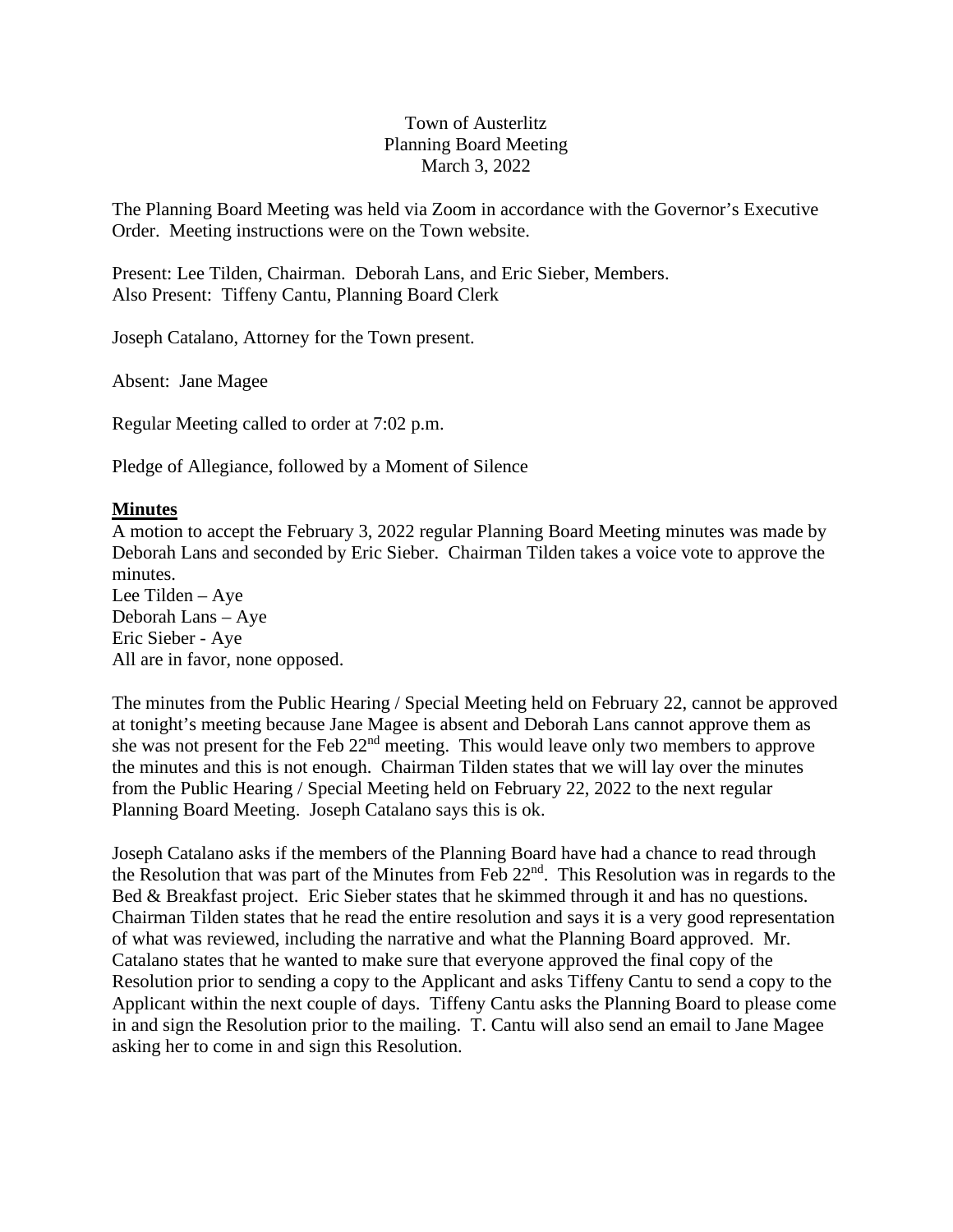### **Old Business**

#### **Planning Board Application PL-2022-04**

Property Owner: Brittany Tessitore Applicant: Brittany Tessitore Representative: Brittany Tessitore Project Property: 19 Stonewall Rd. / 270 State Route 203, Spencertown, NY 12165 SBL: 87.-2-4 Zoning: Rural Residential Project: Minor Subdivision / now a

Chairman Tilden asks Brittany Tessitore to give a review of her project. Brittany Tessitore states that they are looking to correct the boundary lines of her property between her property and her father's (Michael Tessitore) property. B. Tessitore states that when she bought the property, they had it surveyed and the survey showed that her father actually had ownership of part of her parcel so it's listed in the Town as much more than it actually is. Joseph Catalano talks through the map with B. Tessitore to confirm the two lots that are in discussion. B. Tessitore states that there is a separate issue with her father's property and an adjoining property that will need to get figured out at a later date.

Joseph Catalano states that the Planning Board Clerk did receive information that the County is accepting the map that was provided to the Planning Board in regards to tax mapping and Brittany Tessitore agrees. J. Catalano tried to map out the deed descriptions and what the survey has and can't say for certain but it all appears to be accurate and the County tax map has the road frontage correct on both lots. B. Tessitore states that she contacted a 2nd surveyor, Carl Matuszek, to go over what the original surveyor, Robert Ihlenburg had proposed and he said that everything checked out.

Chairman Tilden confirms that Brittany Tessitore has submitted the deeds for both her property and her father's property and it fairly represents what she is requesting for the lot line adjustment and the County already has their tax map reflecting this. Brittany Tessitore says she thinks her lawyer sent the map to the County. Joseph Catalano states that it is strange for the County to make this change without having the recorded and approved map but says that everything does look good and then confirms the lot sizes with Brittany Tessitore.

Brittany Tessitore asks to confirm that the next step is that the Planning Board will need additional, stamped copies of their maps from the Surveyor and Chairman Tilden confirms, yes. There is discussion confirming the number of maps needed.

Joseph Catalano then discusses that this a lot line/corrective lot line map adjustment and that this is a Type II Action Under SEQRA so the SEQRA process is not required and that if the Planning Board agrees, someone can make a motion to approve the survey map as prepared for Shawn McMann and Brittany Tessitore and vote on this.